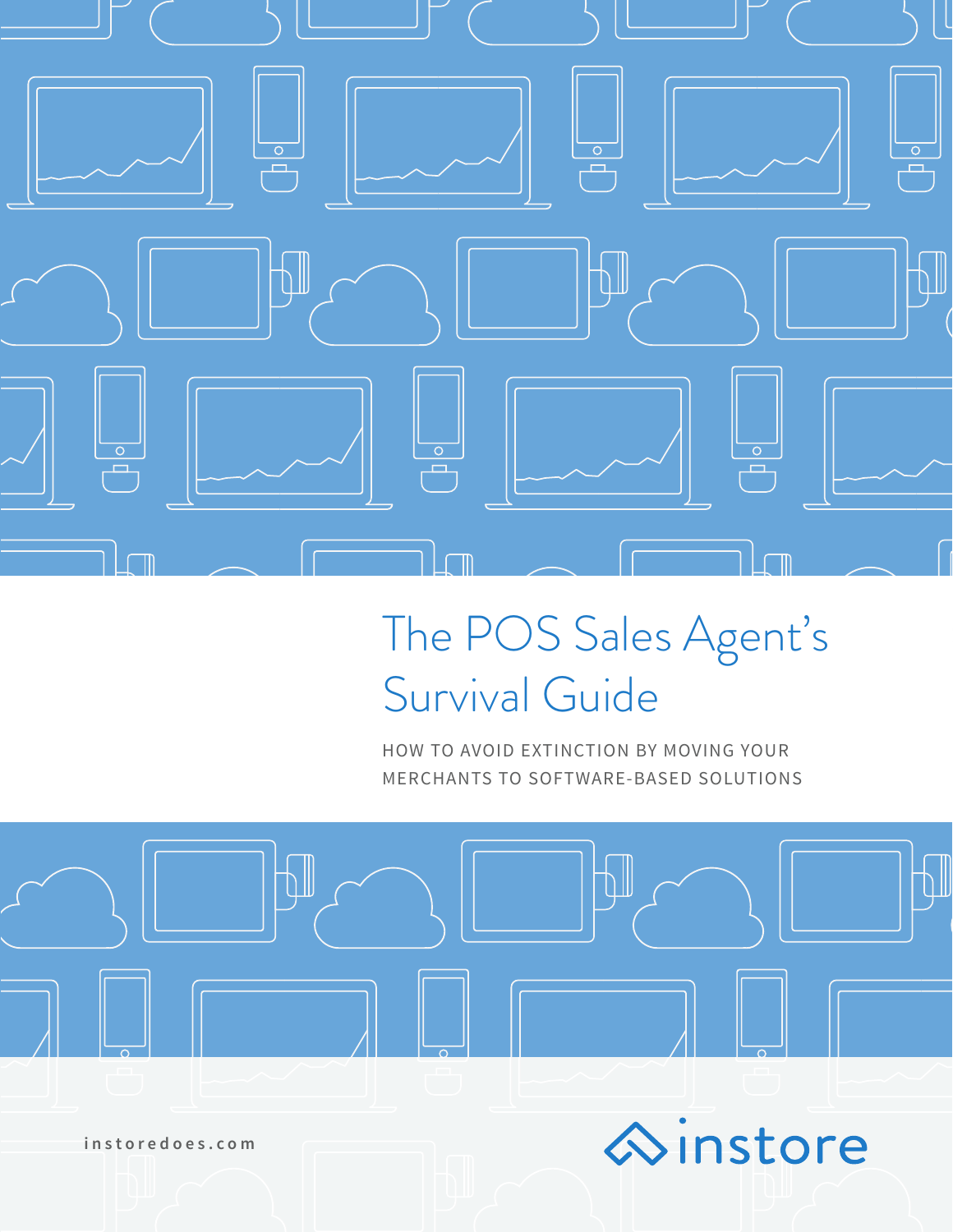# **INTRODUCTION**

The payment revolution has begun. The POS terminal market [is predicted to top](http://www.grandviewresearch.com/press-release/global-point-of-sale-terminals-market) \$113 billion by 2024 thanks to the widespread availability of wireless internet, tablets, and smartphones. Software-based POS, which includes benefits like gift card and incentive programs, real-time inventory, and customer tracking, represents the industry's fastest growth sector. That's why in our recent eBook, *[The POS Sales Agent's Digital Manifesto](http://instoredoes.com/agents-digital-manifesto/)*, we argued that retailers and POS agents who don't upgrade to software platforms risk falling dangerously behind the competition.

Let's be honest: if you're still offering simple payment processing, you're selling the POS equivalent of a flip-phone in a smart-phone world. Nostalgic? Sure. Cute? Maybe. But is it the device you'd rely on to excel professionally? No way.

Not to worry—here's our step-by-step guide to shore up your base and incorporate the same sticky features your competitors do.

# **STEP 1: IDENTIFY YOUR RISKS**

# Who is most susceptible to churn?

First, map out where you're most likely to lose business so you can prioritize which merchants to target and what to offer them. According to the consultancy Customer Champions, you can [identify your merchants most susceptible to churn](http://www.customerchampions.co.uk/identifying-customers-at-risk-of-leaving/) by answering the following questions:

### **Merchant feedback:**

- Are they satisfied overall with your service?
- How would they rate the value they are able to offer their customers with you as supplier?
- How would they rate the value offered by your competitors?
- What is the likelihood that they would recommend you?
- Do they believe your performance will always improve?

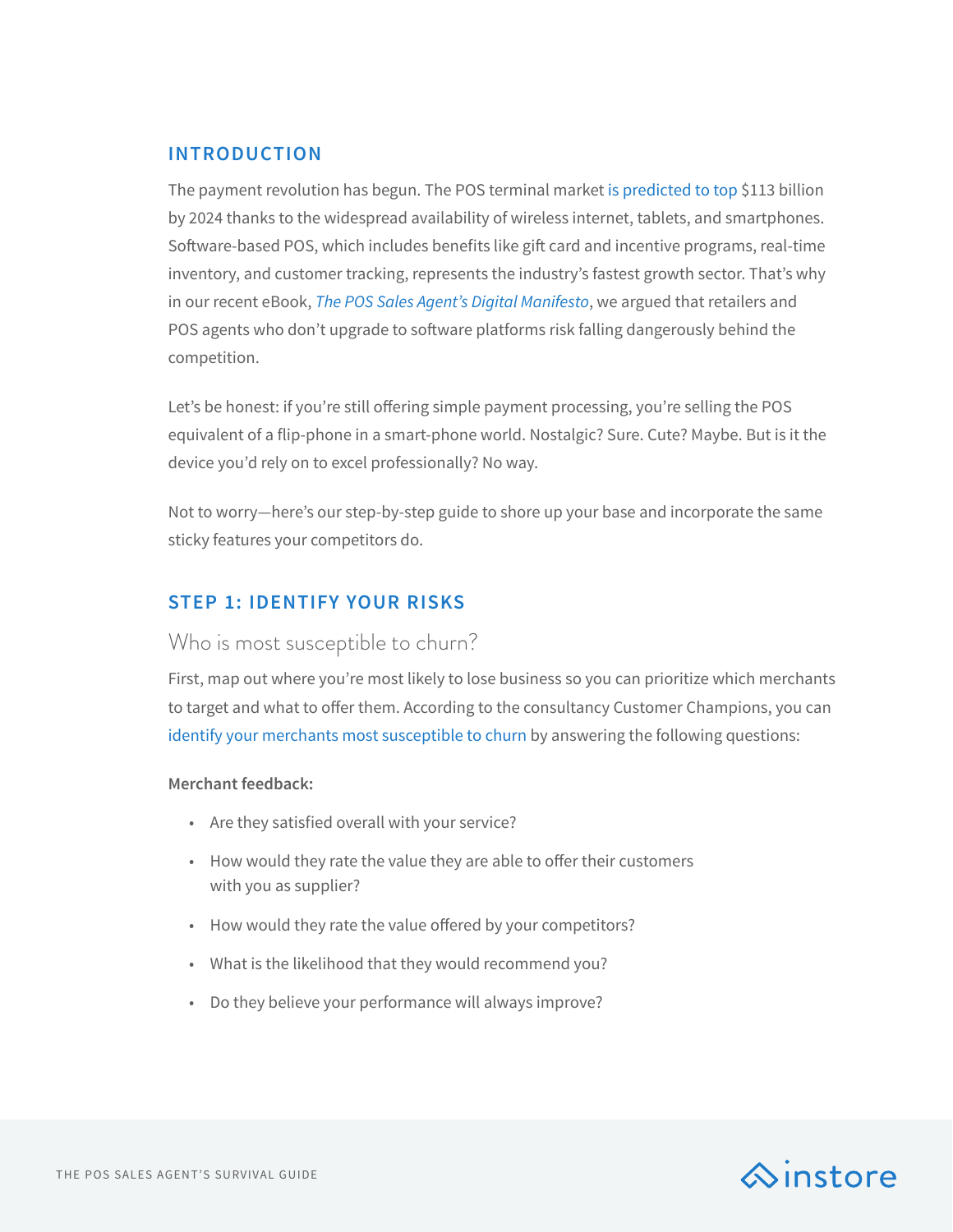#### **Merchant behavior:**

- Do they renew contracts?
- Do they make multiple service purchases?
- Do they extend current contracts?
- Have they recommended you/referred you/been a case study for you?
- Are their current and projected levels of usage high—or has their spend exceeded your original assumptions?

Be honest about how each of your merchants views your service and rank them by churn potential. Once you've done this, you'll want to consider another key sales metric—profit per merchant.

# Where do you earn the most money?

The old sales adage that 20 percent of your merchants produce 80 percent of your sales still rings true for many of us. That's why, as sales consultant Perry Marshall [writes](https://www.entrepreneur.com/article/229294), it's important to resist the urge to treat all clients equally. Instead, focus on growing your most lucrative clients. Marshall's quick way to figure out who's in that elite 20 percent? Apply the RFM rule which customers bought most *Recently*, bought more *Frequently*, and spent the most *Money*.

Once you've got this list, evaluate how you keep those merchants happy. Make sure you understand their pain points, their goals for their business, and their customer base. Show up in person and chat them up, take them to lunch, get to know them. You want them to like you so much they recommend you to other businesses and continue or even increase their commitment to your service. Marshall also advises that you don't forget about your "SIlent High-Volume Buyers"—the clients who provide nice residuals but otherwise don't bother you. And, of course, you ultimately want to provide such a compelling service that more of your merchant base moves into your elite category.

# Leveraging "negative churn"

Once you've identified your golden clients, you'll want to expand their commitment to you by making the most of what consultant David Skok calls "[negative churn](http://www.forentrepreneurs.com/why-churn-is-critical-in-saas/)". Negative churn means selling enough expansion, upsells, and cross-sells to your loyal merchants to more than make

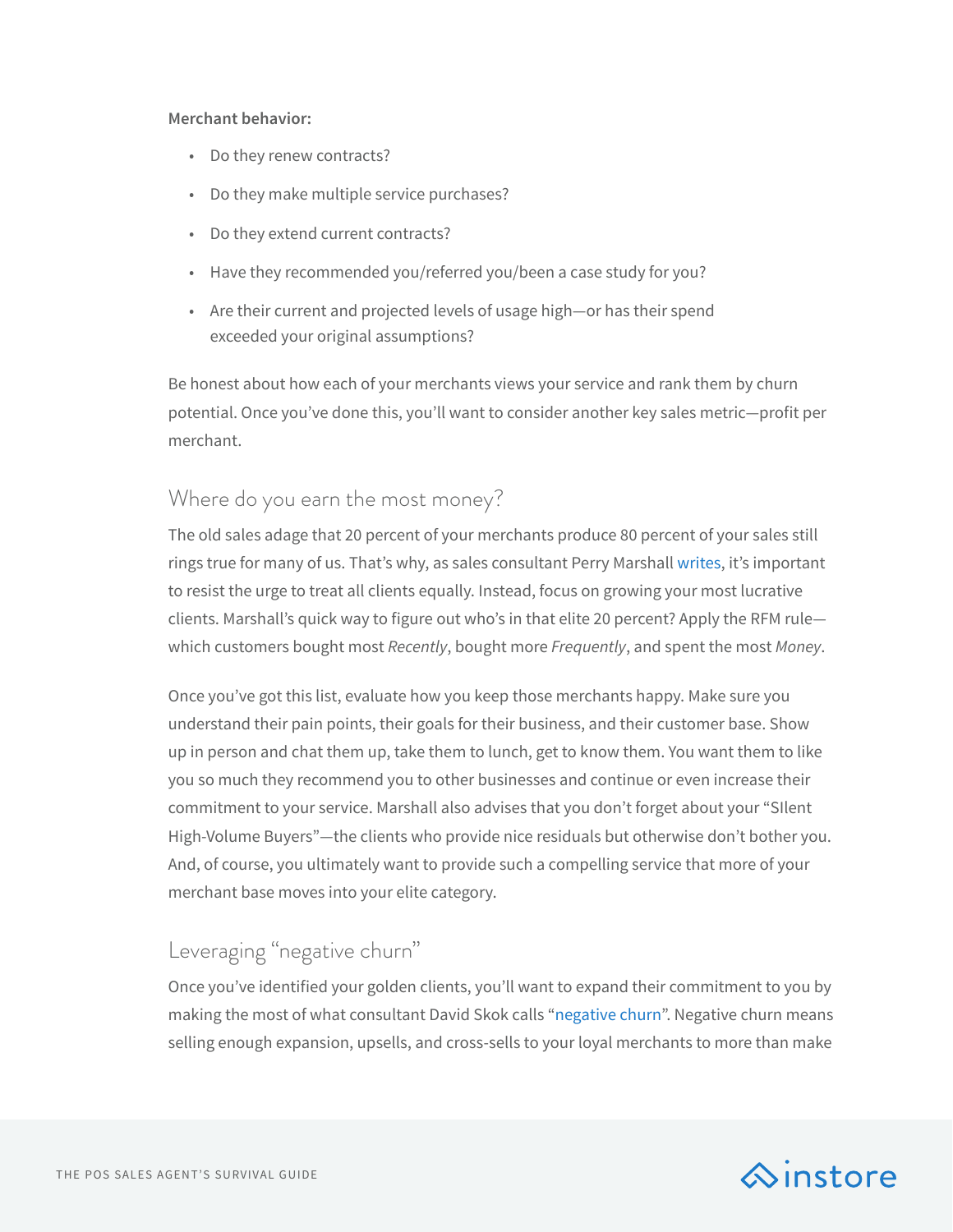up for any attrition. To generate negative churn, you'll need to convince your merchants that they need the benefits and agility software-based POS provides. Start with:

**Clients that could bundle their payment but haven't yet:** Businesses that use a tabletbased solution like ShopKeep could easily add ShopKeep payment processing to their POS subscription. To avoid being boxed out, you can compliment your competitive processing with a POS solution like Instore that provides a host of advanced functionalities to rival anything ShopKeep or your competitors can offer. The challenge here is the potential stickiness of ShopKeep and other software-based solutions—the longer you wait to offer your own POS software to the merchant, the more entrenched your client will become with their competitive solution. It can be very hard to convince a merchant with an established routine, a deep customer database, and a successful incentives program to chuck all of it and start over on your system.

**Clients that haven't added much beyond a processing solution, but could:** Which leads us to this critical point. You have an opportunity here to proactively help them evolve from the old flip-phone way of processing payments to the iPhone equivalent. And you need to do this soon. If a client doesn't have a POS solution with a lot of sticky features, they will eventually be targeted by software-powered offerings on the market—such as Square. Square is the starter POS software solution—easy to use, simply priced, popular. If you don't offer your customers some additional benefits besides payment processing, you're likely to soon lose them to a simple and inexpensive alternative.

# **STEP 2: STARE DOWN SQUARE**

Square helped create mPOS and remains a big player in a [growing market](http://www.cnbc.com/2015/11/17/squares-place-in-a-crowded-mobile-payments-market.html), with more than two million merchant subscribers using the service to process some \$50 billion in transactions last year alone.

What causes merchants to sign up with next-gen processors like Square?

Simplicity and transparency. That's [what merchants want.](https://www.forbes.com/forbes/welcome/?toURL=https://www.forbes.com/sites/ryanmac/2016/02/17/square-small-business-payroll-capital-transition/&refURL=&referrer=#2ebab5557fc7) Square picked up on that years ago when it rolled out easy-to-use payment processing, and now that it's public the company is staking its future on a one-stop-shop strategy that includes business loans under Square

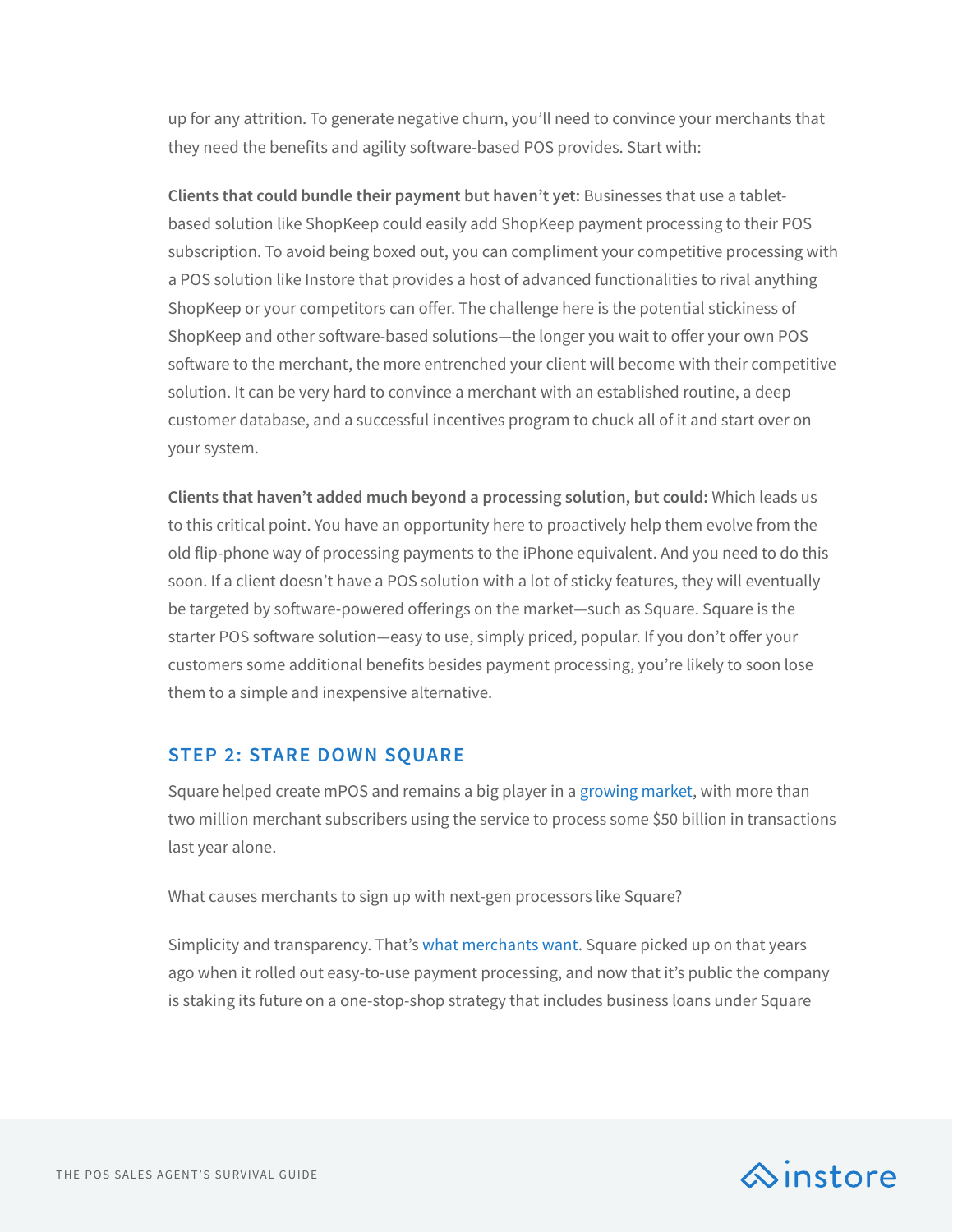Capital; payroll, inventory, and customer management; and the new [Square for Retail,](https://squareup.com/pos/retail) which facilitates multi-location inventory management and analysis.

If your clients are considering a move to Square, show them the compelling competition. Introduce your clients to other modern POS solutions on the market—ones that also include you as a local resource. Show how you will handle customer support issues and make sure your client is making best use of the service (rather than them having to handle everything themselves). Also point out how other mPOS systems are offering the same services that the company has identified as desirable:

- Labor management
- Inventory tracking
- Rewards programs
- Customer databases
- Promotions and marketing
- Detailed reporting

Though Square is popular as a payment processor, it [hasn't yet dominated the market](https://www.fool.com/investing/2016/12/30/square-incs-best-product-of-2016.aspx) as a comprehensive service. That means there's opportunity for you to present an alternative to clients seeking a comprehensive POS. To do this, you'll need to find a POS software solution that can work alongside your payment processor.

# **STEP 3: FIND A SOFTWARE PARTNER**

As we detailed in the *[POS Sales Agent's Digital Manifesto](http://instoredoes.com/agents-digital-manifesto/)*, the market is shifting inexorably toward software-based POS because of the critical benefits it affords small businesses. According to [Software Advice](http://www.softwareadvice.com/resources/retail-pos-features-for-small-business/), three out of four POS buyers want functionalities like loyalty programs, inventory management, and sales analytics. These add-ons to the core payment processing service save your clients time and money, and keep them competitive.

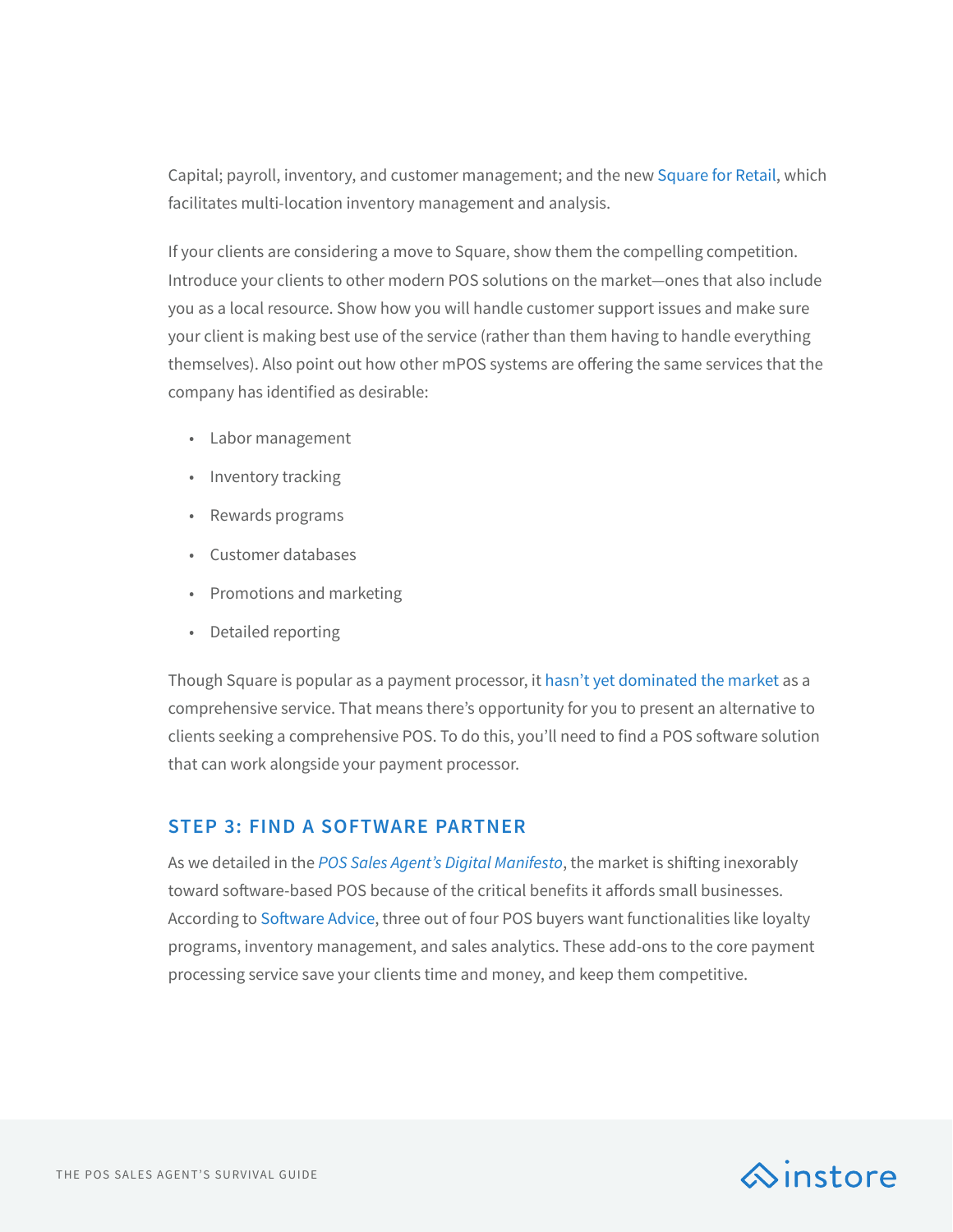To survive, you'll need to get your merchants onto a system like [Instore](http://instoredoes.com/) that works alongside your payment processing and gives them multiple reasons (besides price and service) to stick around. Instore offers everything a Square or similar competitor might, including:

- **Customer database:** Instore automatically links a customer's email to his credit card number, instantly creating a record that merchants can rely on to market more effectively.
- **Rewards program:** Instore features a comprehensive points-based loyalty program that is incredibly sticky. Once your merchants have implemented Instore Rewards, with its automatic point tallying and automatic discounts, it will be difficult for them to migrate it to another provider. They'll be incentivized to stick with you or risk a hassle for them and their customers.
- **Gift Card program:** Similar in stickiness to the Rewards program, Instore facilitates an easy-to-manage gift card program with customized plastic cards that can be swiped at your POS just like credit cards. Help your merchants take advantage of [the popularity](http://www.creditcards.com/credit-card-news/prepaid-gift-card-statistics-1276.php) of gift cards and of customers' tendency to buy more than their face value when they cash them in. A merchant who uses your gift card software is going to want to stick with you or risk scrambling their existing cards.
- **Inventory management:** Your merchants can track what's in stock and what's running low on their Instore POS, and study cost and profitability of each item to guide sales promotions.
- **Labor management:** Instore provides an automatic time clock and links activity on the POS to particular employees so your merchants can track who's doing what. The labor management tool makes it easy for your customers to track labor as a percentage of sales so that they can staff properly and maximize profits.
- **Other functionalities key to staying competitive:** These include multilocation management, automated daily deals and coupons, and on-the-floor sales and customer service.
- **The future:** Instore's developers are constantly adding to our offerings to keep abreast of the market's rapidly shifting needs.

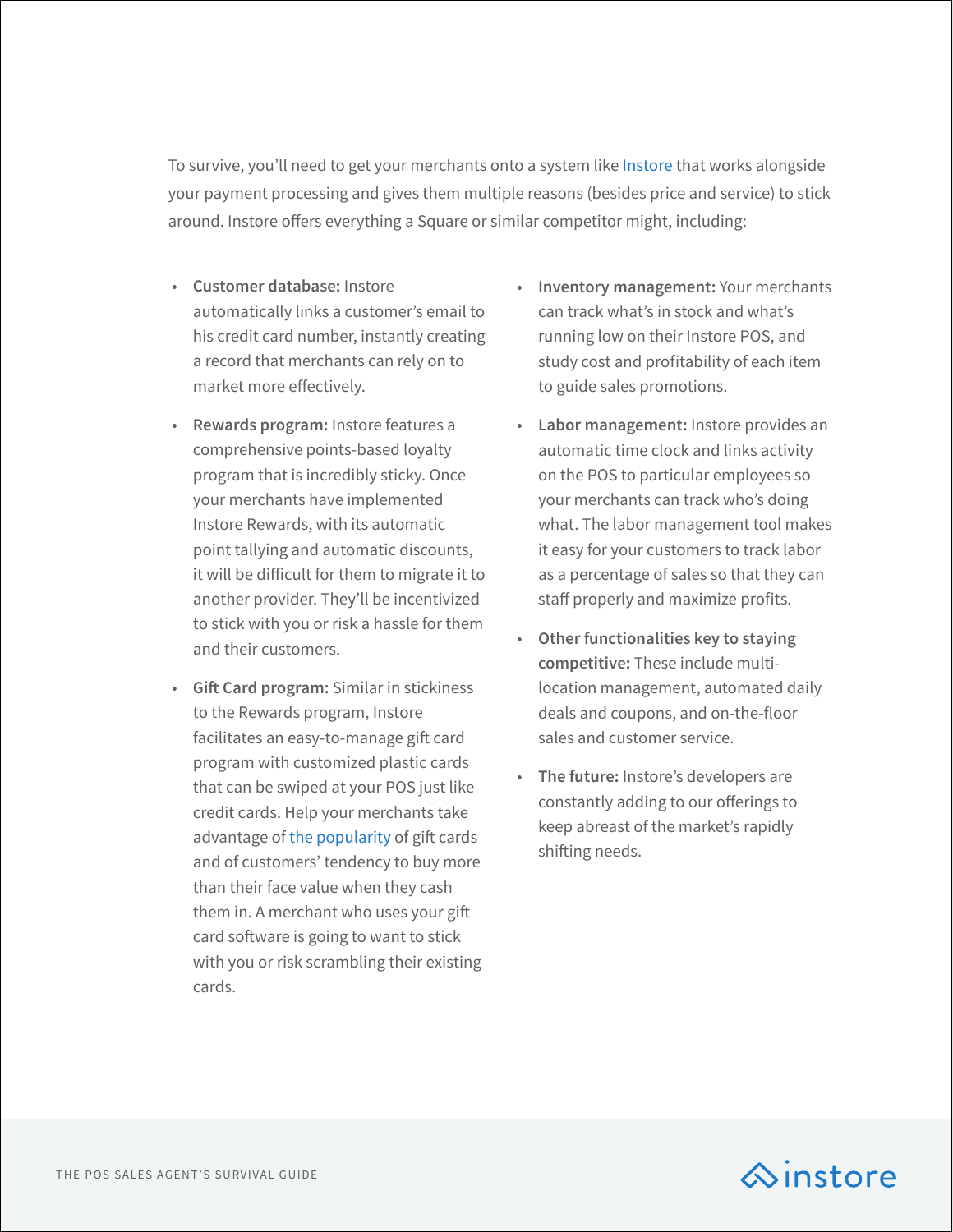All of the above functions are very sticky, meaning once your client has begun using them with your service, it's a pain for them to switch to a different provider. Switching often means losing customer data, scrambling gift cards, zeroing out a rewards program, and other inconveniences to your merchant and his customers. Similarly, if your customer migrates to another software POS, that service's stickiness will make it tough for you to lure them back. That's why it's important you act quickly to shore up your best clients with your own sticky, software-based POS.

# **CONCLUSION**

To challenge your POS rivals, you must convert your merchant relationship from a transactional one to a value-added one. You'll need to offer them the kind of long-term services that the market demands—the ones that improve their interactions with their customers, make it easy for them to manage their day-to-day business, and keep up on the latest technology to make their workday easier.

#### **Remember:**

- Shore up your high-volume customers by offering services that rival competitors like Square, ShopKeep, etc.
- Identify which of your clients are most vulnerable to churn and focus on them first.
- Add software POS perks by partnering with a complementary POS solution like Instore.
- Encourage your clients to activate sticky features like gift card and loyalty programs that will be difficult to migrate to a competitor.
- To stay competitive into the future, make sure your POS software partner is constantly evolving to include the latest technology.

At the end of the day, success with small business POS means helping your merchants adopt software solutions. You'll give them more business value and you'll make it more difficult for them to leave you behind. After all, the sooner you can expand your offerings, the better positioned you will be to stand up to competition today and to pivot when the technology inevitably evolves tomorrow.

So say goodbye to that old-fashioned payment processing model and find a partner to help you flourish in this bold new world. Your longevity depends upon it.